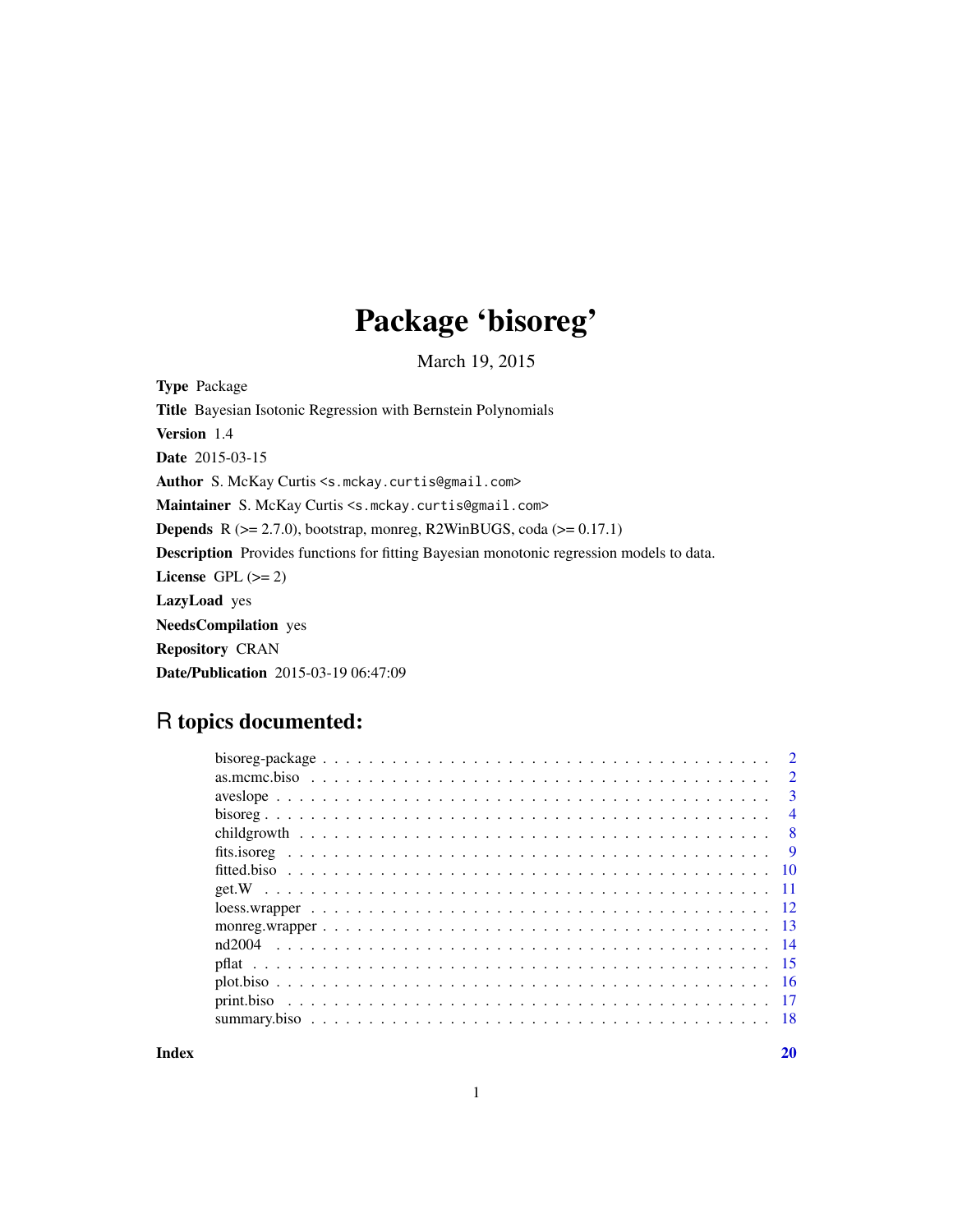The function bisoreg implements the procedure described in the paper "A Bayesian variable selection approach to monotonic regression." The package also contains additional functions to compare with the Bayesian method in the paper.

#### Details

| Package:  | bisoreg       |
|-----------|---------------|
| Type:     | Package       |
| Version:  | 1.0           |
| Date:     | 2008-10-07    |
| License:  | $GPL$ $(>=2)$ |
| LazyLoad: | yes           |

#### Author(s)

S. McKay Curtis (with helpful suggestions from Sujit K. Ghosh)

Maintainer: S. McKay Curtis

#### References

Curtis, S. M. and Ghosh, S. K. (2009) "A variable selection approach to monotonic regression with Bernstein polynomials." (unpublished manuscript).

#### Examples

## See examples for bisoreg ##

as.mcmc.biso *Coerce biso Object to mcmc Object*

## Description

Coerces a biso object to an mcmc object for analysis with the coda package.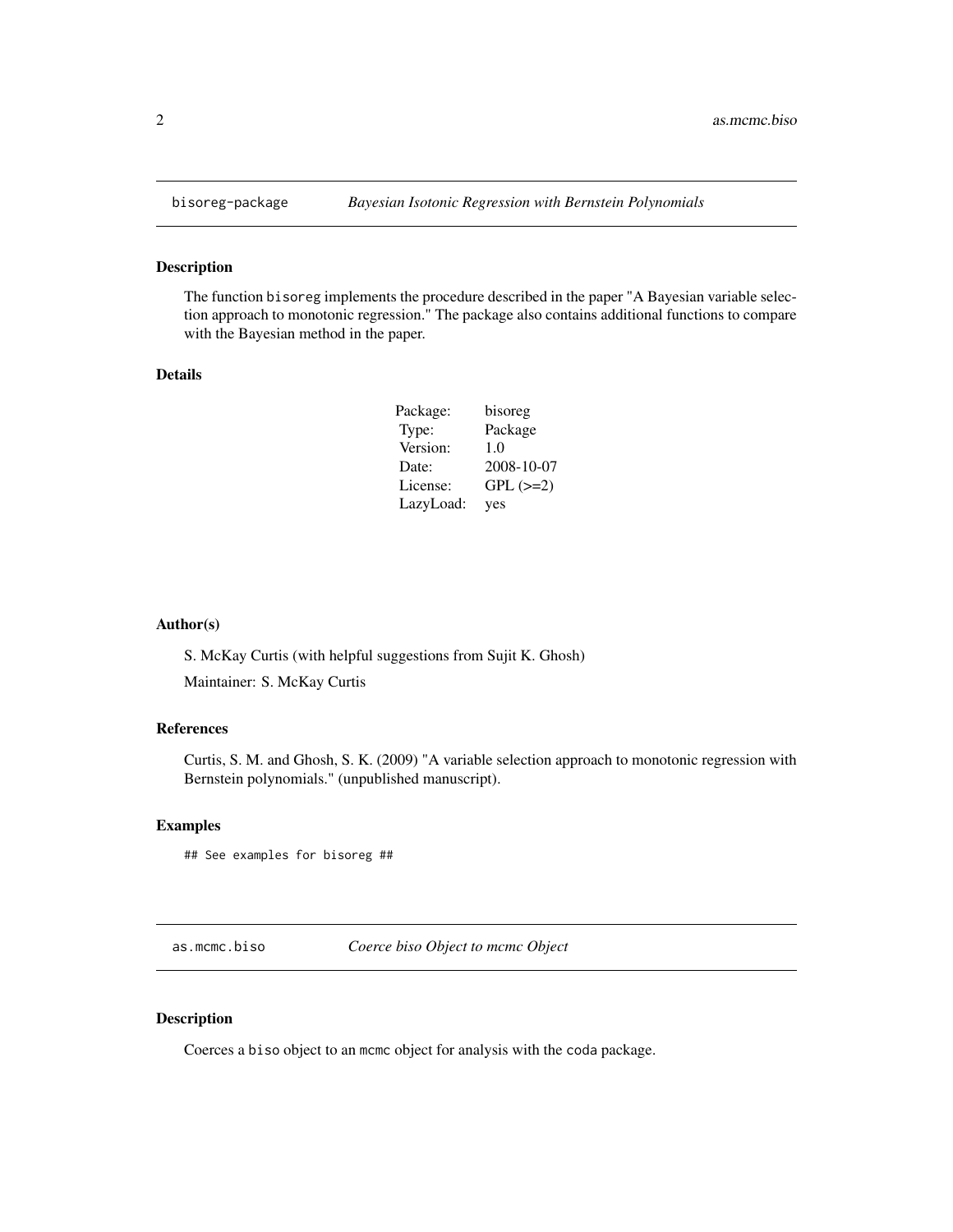#### <span id="page-2-0"></span>aveslope 3

## Usage

## S3 method for class 'biso'  $as.mcmc(x, \ldots)$ 

#### Arguments

| x        | a biso object. |
|----------|----------------|
| $\cdots$ | unused         |

# Value

An S3 object with class mcmc.

#### Author(s)

S. McKay Curtis

#### See Also

coda package.

aveslope *Average slope of a Bernstein polynomial regression function*

## Description

This function returns the posterior distribution of the average slope of the Bernstein polynomial regression function over a given interval.

#### Usage

aveslope(obj, a, b)

## Arguments

| obi | an object returned by the bisoreg function                   |
|-----|--------------------------------------------------------------|
| a   | lower bound for the interval on which to calculate the slope |
| b   | upper bound for the interval on which to calculate the slope |

# Details

See *A variable selection approach to Bayesian monotonic regression for details.*

# Value

Returns a vector of average slopes for each MCMC iteration in obj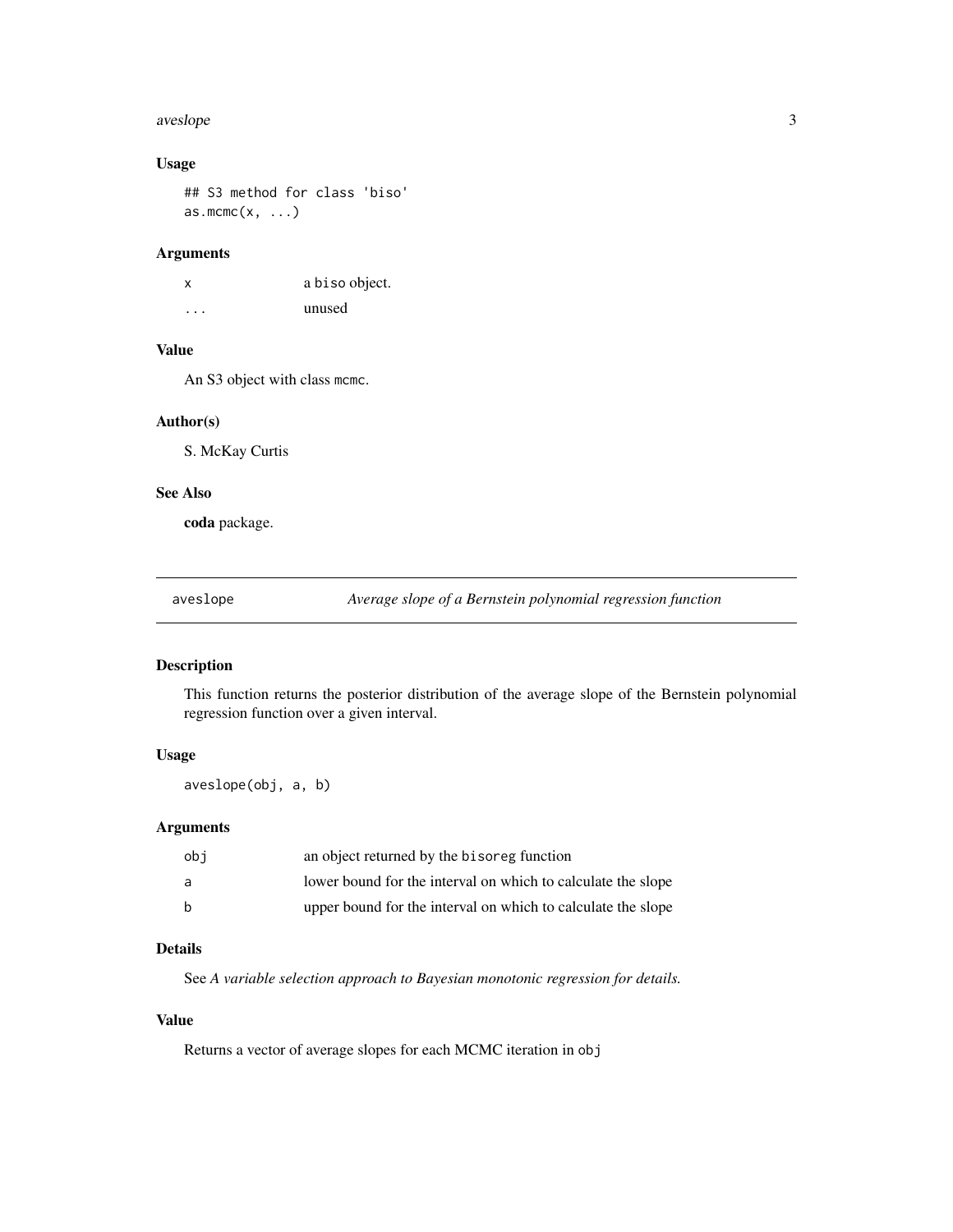<span id="page-3-0"></span>4 bisoreg

#### Author(s)

S. McKay Curtis

## References

A variable selection approach to Bayesian monotonic regression.

#### See Also

[bisoreg](#page-3-1)

#### Examples

```
## Not run:
data(childgrowth)
n.thin <- 10
n.bi <- n.thin*1000
n.iter <- n.thin*15000 + n.bi
out <- gibbsiso(childgrowth$day,childgrowth$height,m=40,nmc=n.iter,nbi=n.bi,thin=n.thin)
plot(density(aveslope(out,75,150)))
```
## End(Not run)

<span id="page-3-1"></span>bisoreg *Bayesian Isotonic Regression*

#### Description

Computes MCMC simulations from the poseterior distribution of the monotonic Bernstein polynomial regression function

#### Usage

```
bisoreg(x, y, m = floor(n/2), priors = list(), inits = list(),
       n.sim = 5000, n.burn = 1000, n.thin = 10, seed)
```
## Arguments

| $\mathsf{x}$ | vector of covariate values                                                                                                                                                                                                                                     |
|--------------|----------------------------------------------------------------------------------------------------------------------------------------------------------------------------------------------------------------------------------------------------------------|
| У            | vector of response values                                                                                                                                                                                                                                      |
| m            | positive integer specifying the order of the Bernstein polynomial basis expan-<br>sion. Default is half the number of observations in the data set. This value is<br>reset with $m \leq f \cdot \text{floor}(m)$ to prevent noninteger values from being used. |
| priors       | list of values of prior parameters. Values in the list must be named one of (with<br>default values in parentheses) $a \, sig (0.1)$ , $b \, sig (0.1)$ , $a \, .$ tau (1), $b \, .$ tau (1),<br>a.p(1), b.p(1), m0(0), ssq0(1000).                            |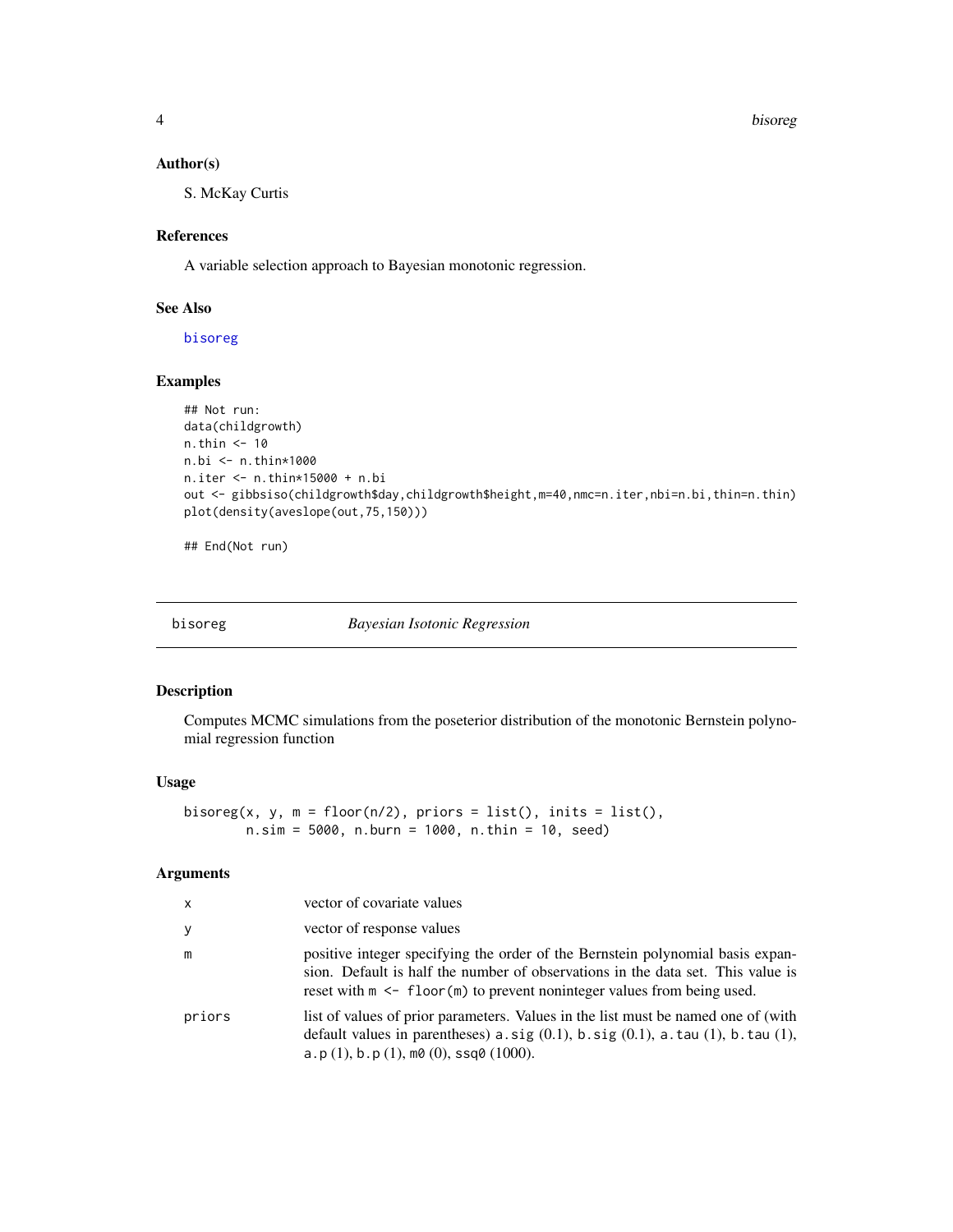#### bisoreg the contract of the contract of the contract of the contract of the contract of the contract of the contract of the contract of the contract of the contract of the contract of the contract of the contract of the co

| inits  | list of initial values for model parameters. Values in the list must be named one<br>of $u\theta$ , u (must be a vector of length equal to m), sigsq, tausq, p. If not specified,<br>initial values are randomly generated.            |
|--------|----------------------------------------------------------------------------------------------------------------------------------------------------------------------------------------------------------------------------------------|
| n.sim  | number of MCMC simulations after burn-in and thinning. The total number<br>of MCMC iterations run is $n \sin x n$ . thin $+ n$ . burn. Thus, the final number<br>MCMC simulations in the output of the function will always be n. sim. |
| n.burn | number of simulations to burn                                                                                                                                                                                                          |
| n.thin | keep every thin draw from the MCMC simulations                                                                                                                                                                                         |
| seed   | random number seed for the MCMC simulations                                                                                                                                                                                            |

#### Details

Generates MCMC draws from the posterior distribution of the nonparametric Bernstein regression function as described in Curtis and Ghosh (2009).

#### Value

An S3 object with class "biso" and the following components:

| mcmctime         | the time it took to run the sampling algorithm. mometime is the output from a<br>call to function system.time. |
|------------------|----------------------------------------------------------------------------------------------------------------|
| postdraws        | a data frame with posterior draws of all parameters                                                            |
| W                | the "W" matrix                                                                                                 |
| X                | original x values                                                                                              |
| y                | original y values                                                                                              |
| m                | order of the Bernstein polynomial basis expansion                                                              |
| DIC              | "original" DIC value as in Spiegelhalter et. al. (2002)                                                        |
| DIC <sub>2</sub> | "alternative" DIC value as in Gelman et. al. (2004)                                                            |
| pD               | effective number of parameters as in Spiegelhalter et. al. (2002)                                              |
| p <sub>D2</sub>  | alternative effective number of parameters as in Gelman et. al. (2004)                                         |

## Note

No further notes.

#### Author(s)

S. McKay Curtis with many helpful suggestions from Sujit K. Ghosh.

## References

Curtis, S. M. and Ghosh, S. K. (2009) "A variable selection approach to monotonic regression with Bernstein polynomials."

Gelman, A., et. al. (2003). *Bayesian Data Analysis*. Chapman and Hall / CRC.

Speigelhalter, D. J., et. al. (2002). "Bayesian measures of model complexity and fit." JRSSB 64(4): 583–616.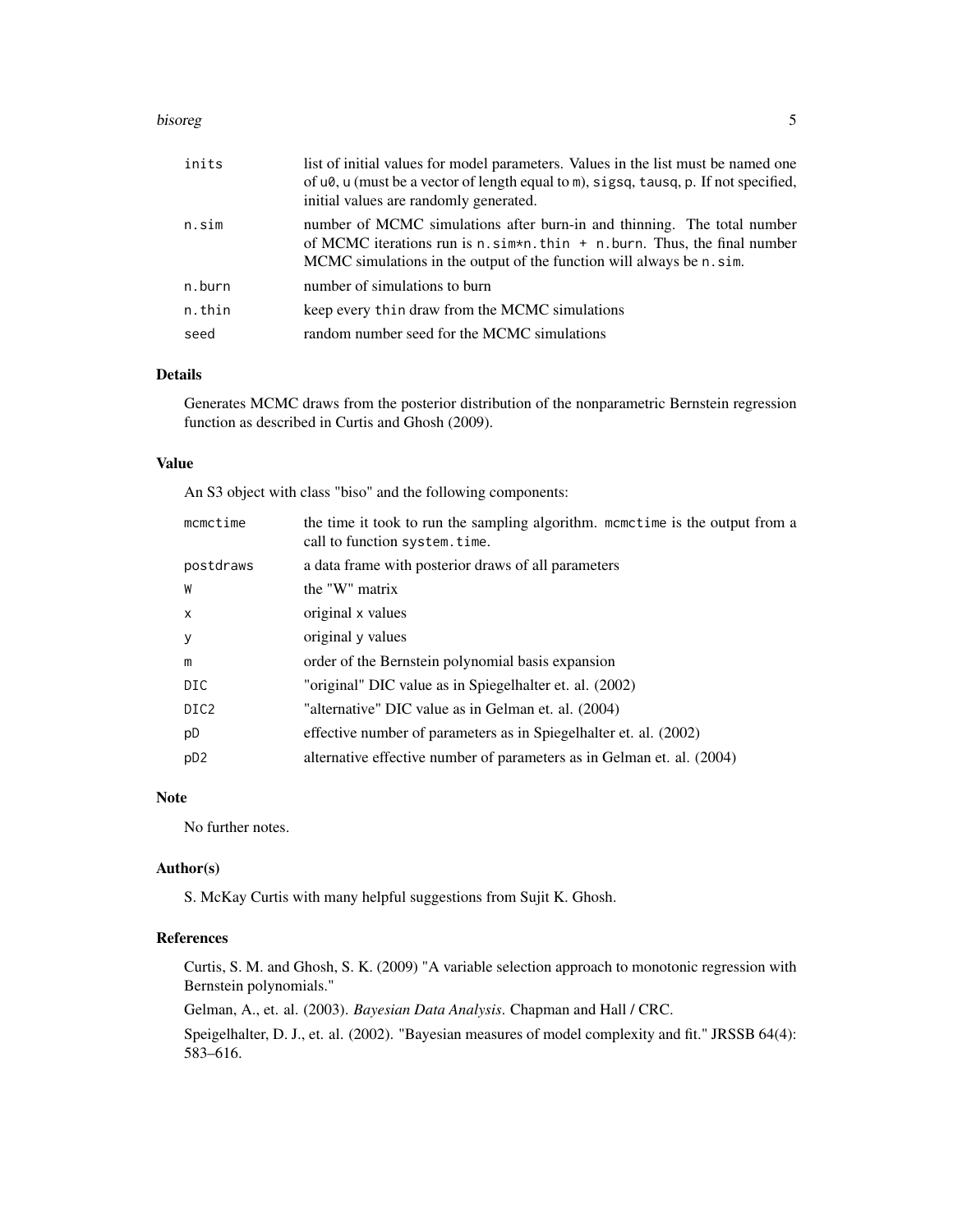<span id="page-5-0"></span>6 bisoreg

#### See Also

[pflat.biso](#page-14-1),[fitted.biso](#page-9-1),[plot.biso](#page-15-1)

#### Examples

## Not run: data(childgrowth)

```
## Run three different chains ##
out1 <- bisoreg(childgrowth$day, childgrowth$height,
                m=80, n.sim=15000, n.thin=10)
out2 <- bisoreg(childgrowth$day, childgrowth$height,
                m=80, n.sim=15000, n.thin=10)
out3 <- bisoreg(childgrowth$day, childgrowth$height,
                m=80, n.sim=15000, n.thin=10)
## Convert to MCMC object ##
out \leftarrow list()
out[[1]] <- mcmc(out1$postdraws)
out[[2]] <- mcmc(out2$postdraws)
out[[3]] <- mcmc(out3$postdraws)
mcmcout <- mcmc.list(out)
## Gelman Rubin diagnostics ##
gelman.diag(mcmcout)
## Posterior probability of a flat function ##
pflat(out1)
## Create scatterplot and plot Bayesian regression fit ##
plot(out1, color="black", cl=F, lwd=2, xlab="day", ylab="height")
title("Child Growth Data")
## Compute isoreg fit ##
iout = isoreg(childgrowth$day, childgrowth$height)
lines(as.stepfun(iout), col.h="red", col.v="red", lwd=2)
## Compute monreg estimate of Dette et. al. ##
mout = monreg.wrapper(childgrowth$day, childgrowth$height)
lines(childgrowth$day, mout$est, lwd=2, col="blue")
## Compute local polynomial regression fit ##
lines(childgrowth$day,
      predict(loess.wrapper(childgrowth$day, childgrowth$height)),
      lwd=2, col="green")
## Add a legend ##
legend("topleft",
       legend=c("bayes", "isoreg", "monreg", "loess"),
       col=c("black", "red", "blue", "green"), lwd=2)
## Check sensitivity to the prior on p ##
```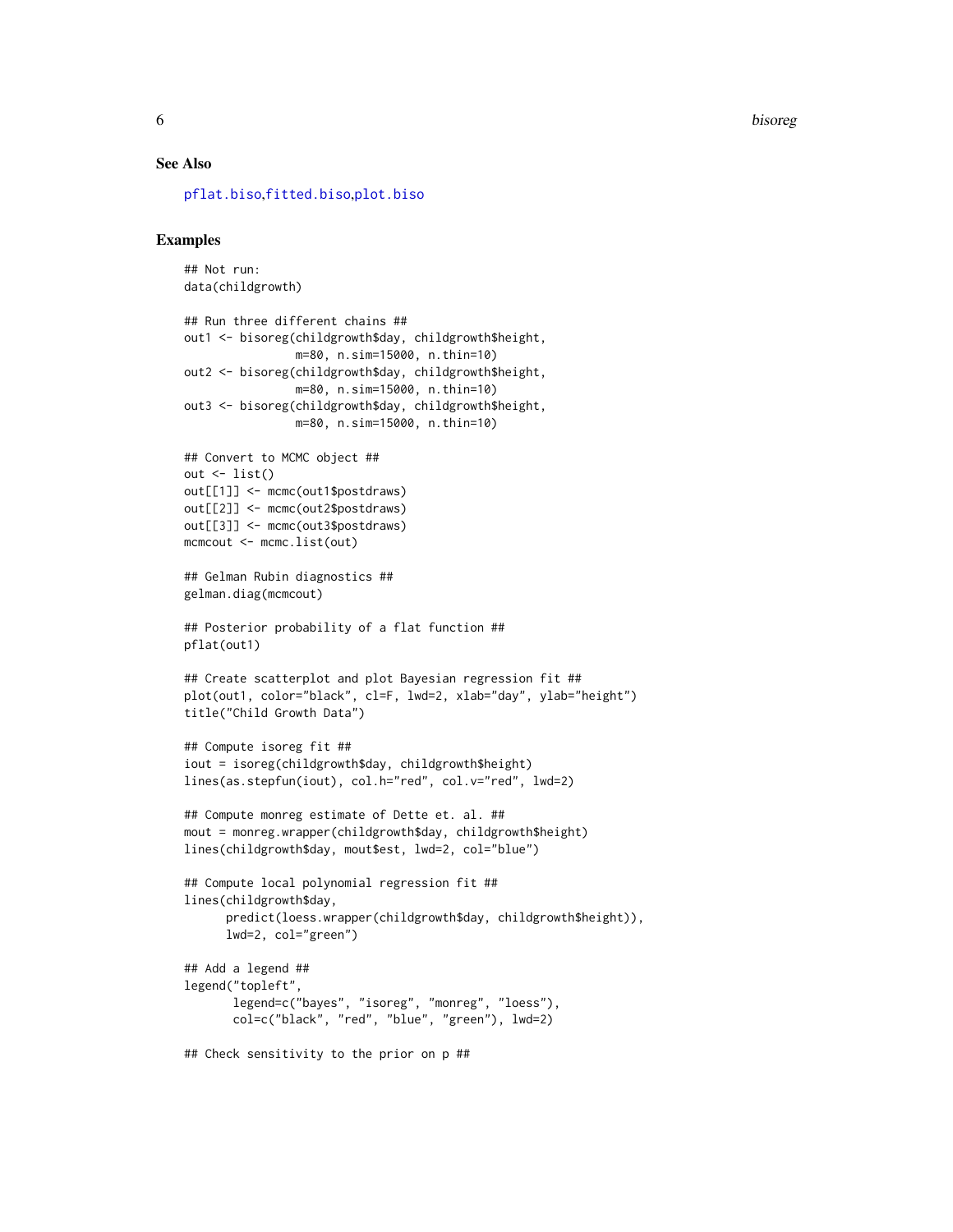#### bisoreg and the contract of the contract of the contract of the contract of the contract of the contract of the contract of the contract of the contract of the contract of the contract of the contract of the contract of th

```
## p ~ Beta(a=1,b=1) ##
outa1b1 <- bisoreg(childgrowth$day, childgrowth$height,
                   40, priors=list(a.p=1,b.p=1), n.sim=15000, n.thin=10)
## p ~ Beta(a=1,b=3) ##
outa1b3 <- bisoreg(childgrowth$day, childgrowth$height,
                   40, priors=list(a.p=1,b.p=3), n.sim=15000, n.thin=10)
## p ~ Beta(a=3,b=1) ##
outa3b1 <- bisoreg(childgrowth$day, childgrowth$height,
                   40, priors=list(a.p=3, b.p=1), n.sim=15000, n.thin=10)
## Create plot to compare model fits ##
plot(outa1b1,cl=F,color="black")
plot(outa1b3,cl=F,add=T,col="red")
plot(outa3b1,cl=F,add=T,col="green")
gplots:::smartlegend("left","top",
                    legend=c("a=1 b=1","a=1 b=3","a=3 b=1"),
                    col=c("black","red","green"),
                    lwd=1)
## Check sensitivity to the choice of M ##
outm20 <- bisoreg(childgrowth$day, childgrowth$height, m=20, n.sim=15000, n.thin=10)
outm30 <- bisoreg(childgrowth$day, childgrowth$height, m=30, n.sim=15000, n.thin=10)
outm40 <- bisoreg(childgrowth$day, childgrowth$height, m=40, n.sim=15000, n.thin=10)
## Create plot to compare model fits ##
plot(outm20, cl=F, col="blue")
plot(outm30, cl=F, add=T, col="red")
plot(outm40, cl=F, add=T, col="green")
plot(out1, cl=F, add=T, col="black")
gplots:::smartlegend("left", "top",
                    legend=c(20,30,40,80),
                    col=c("blue", "red", "green", "black"),
                    lwd=1)
## A method for choosing 'm' ##
## (from Sujit K. Ghosh) ##
## Piece-wise linear 'true' regression function ##
mu \leftarrow function(x){
  ifelse(-3<=x & x<=-1, x, 0) +
      ifelse(-1<x & x<1, -1, 0) +
          ifelse(1<=x & x<3, x - 2, 0)
}
par(mfrow=c(2,2))
curve(mu, -2.9, 2.9)
## Simulate the data ##
n < -100x \le runif(n, -2.9, 2.9)
y \le -mu(x) + rnorm(n, 0, 0.1)## Fit initially with default 'm=n/2' ##
```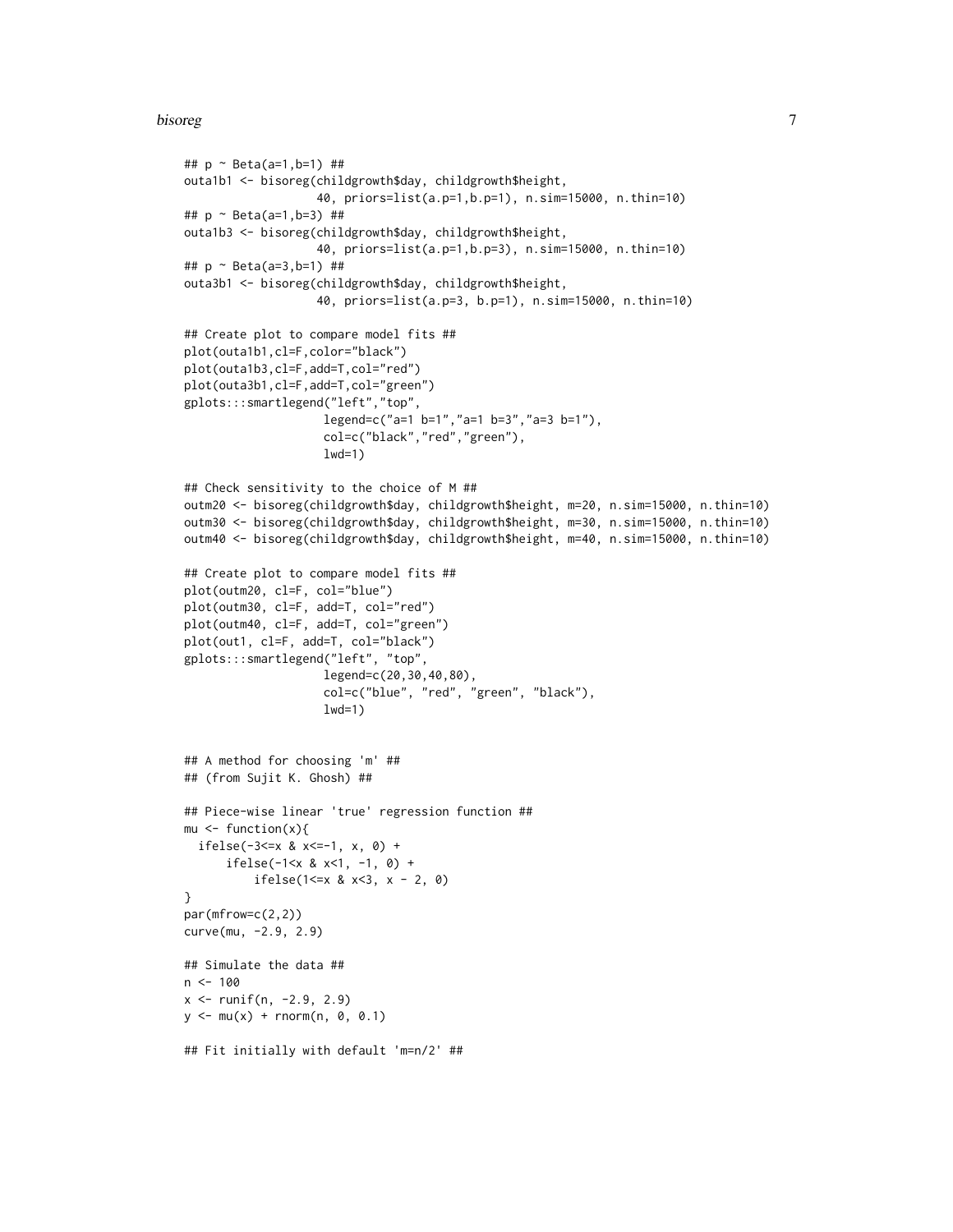```
fit0 \leftarrow bisoreg(x, y, m=floor(n/2))
plot(fit0)
lines(sort(x), mu(sort(x)), col="blue")
fit0$DIC2
fit0$pD2
## Use effective number of parameters ##
## as new value of 'm' ##
fit <- bisoreg(x, y, m=ceiling(fit0$pD2))
plot(fit)
lines(sort(x), mu(sort(x)), col="blue")
fit$DIC2
fit$pD2
## Compare fits ##
plot(fitted(fit0), fitted(fit))
abline(0, 1)
mean(abs(y - fitted(fit0)))
mean(abs(y - fitted(fit)))
## End(Not run)
```
childgrowth *Heights of a ten-year-old boy over the course of a year*

#### Description

This data set is the onechild dataset from the fda package.

#### Usage

childgrowth

## Format

A data. frame containing 83 observations on two variables.

day is day of the year on which the height measurement was taken. height is the height in inches of the child.

#### Source

See the fda package.

## References

Ramsay, James O., and Silverman, Bernard W. (2002). *Applied Functional Data Analysis 2nd ed.* Springer, New York.

Tuddenham, R. D., and Snyder, M. M. (1954). "Physical growth of California boys and girls from birth to age 18", *University of California Publications in Child Development*, 1, 183-364.

<span id="page-7-0"></span>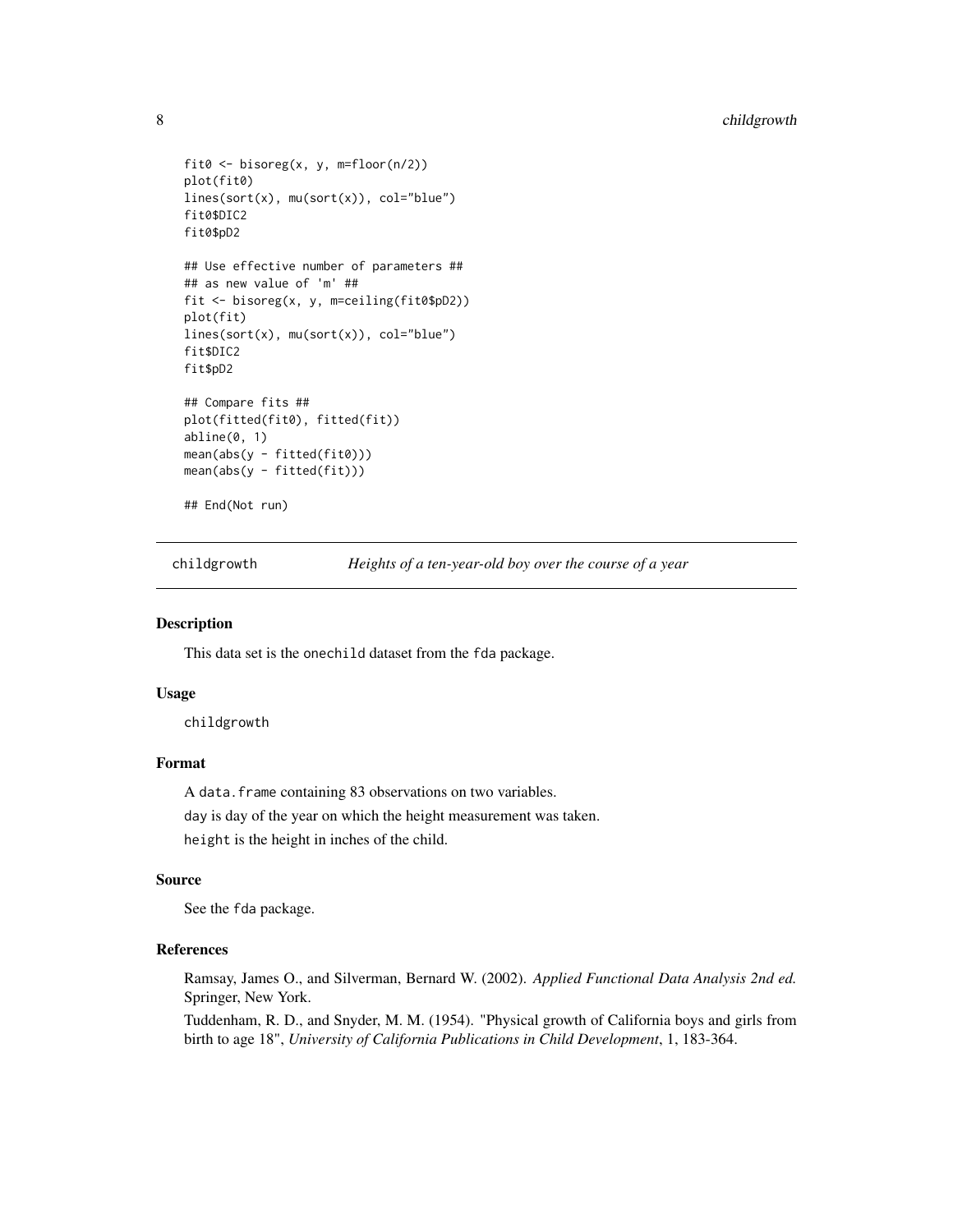<span id="page-8-0"></span>

Computes the fitted values for an object that has been creatd using the isoreg function

## Usage

fits.isoreg(iso, x0)

# Arguments

| iso | on object created with the function isoreg     |
|-----|------------------------------------------------|
| х0  | x-values at which to compute the fitted values |

# Details

None.

# Value

A vector of fitted values.

# Note

None.

# Author(s)

S. McKay Curtis

## References

None.

#### See Also

[isoreg](#page-0-0)

## Examples

## None ##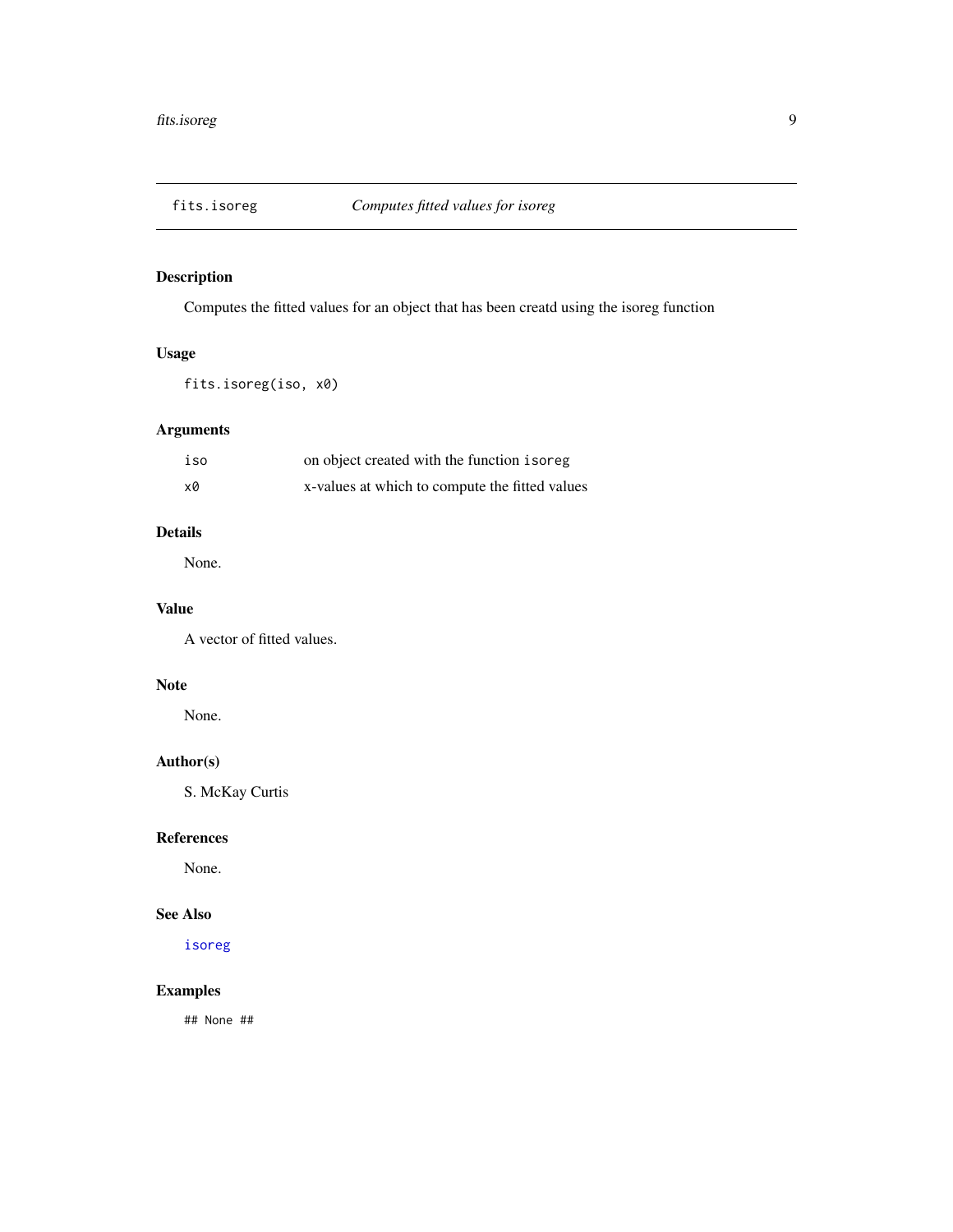<span id="page-9-1"></span><span id="page-9-0"></span>

Computes pointwise posterior medians of the fitted Bernstein regression function

## Usage

## S3 method for class 'biso' fitted(object, xnew, ...)

## Arguments

| object   | a biso object                                                                                                          |
|----------|------------------------------------------------------------------------------------------------------------------------|
| xnew     | values of x at which to compute posterior median of the fuction values. If miss-<br>ing, the orginal x vector is used. |
| $\cdots$ | not used                                                                                                               |

# Details

None.

# Value

A vector of posterior medians.

## Note

None.

## Author(s)

S. McKay Curtis

## References

None.

## See Also

[bisoreg](#page-3-1)

## Examples

## See examples for bisoreg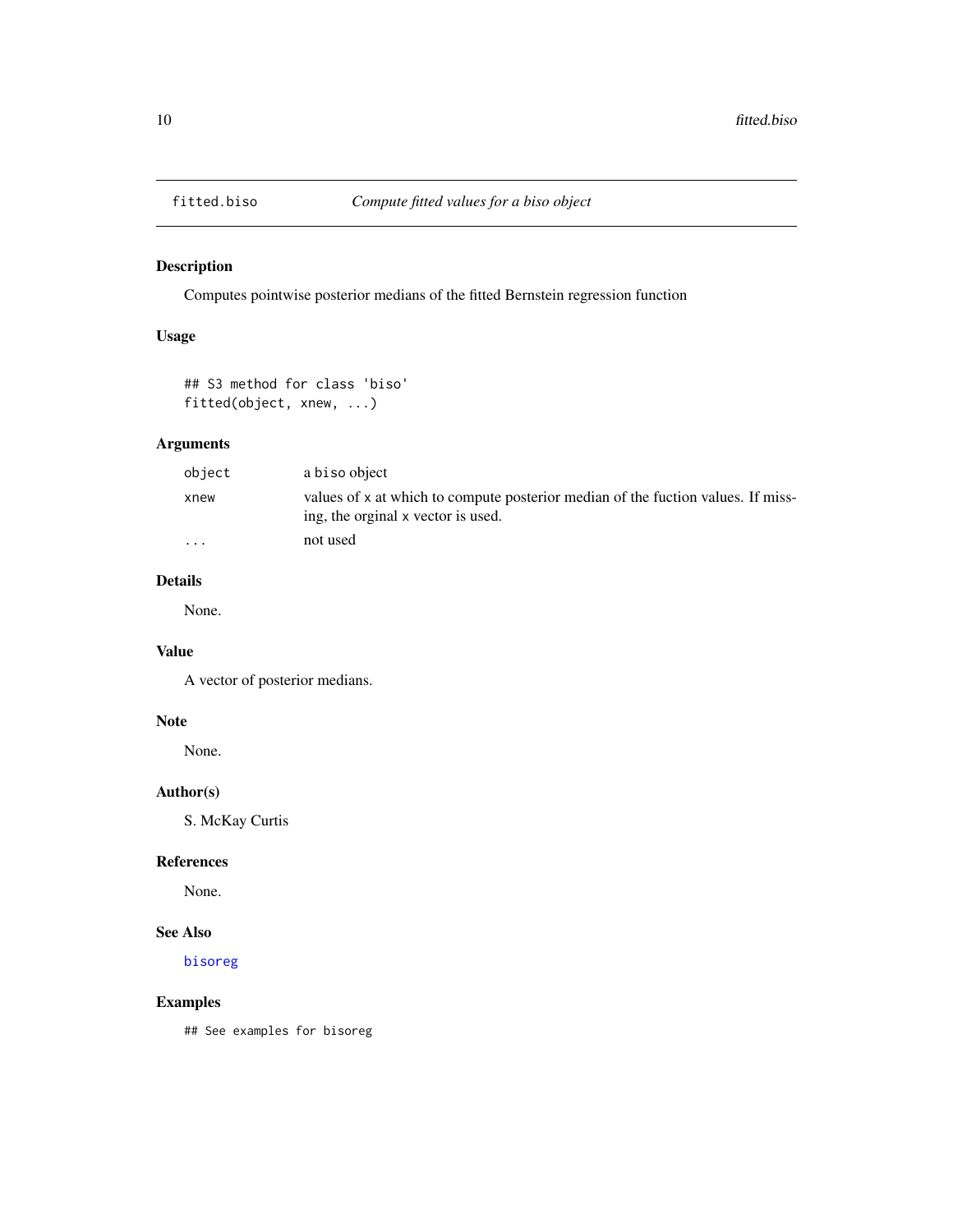<span id="page-10-0"></span>

Computes the monotonic, Bernstein polynomial basis expansion matrix "W" for a vector x.

## Usage

get.W(x, m)

# Arguments

| vector                                      |
|---------------------------------------------|
| order of the Bernstein polynomial expansion |

# Details

None.

# Value

A matrix with dimensions length(x) by m.

# Note

None.

## Author(s)

S. McKay Curtis

## References

None.

#### See Also

[bisoreg](#page-3-1)

## Examples

## See the code to the bisoreg function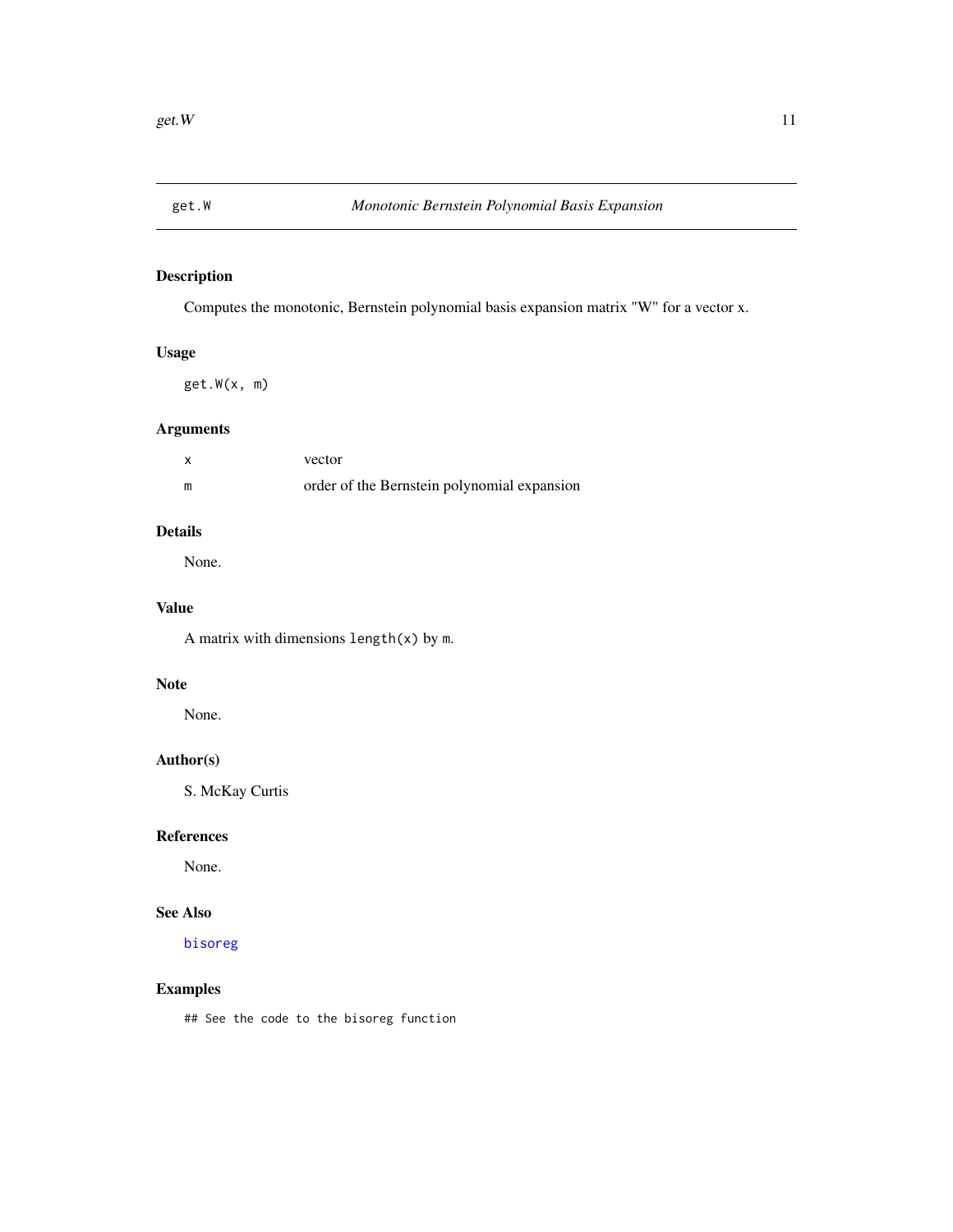<span id="page-11-0"></span>

Uses the crossval function from the boostrap package to compute the optimal value of the tuning parameter in the loess function and returns the corresponding loess fit.

## Usage

```
loess.wrapper(x, y, span.vals = seq(0.25, 1, by = 0.05), folds = 5)
```
#### Arguments

| X         | predictor values                                                  |
|-----------|-------------------------------------------------------------------|
| y         | response values                                                   |
| span.vals | values of the tuning parameter to evaluate using cross validation |
| folds     | number of "folds" for the cross-validation procedure              |

## Details

None.

#### Value

Returns a loess object.

#### Note

None.

## Author(s)

S. McKay Curtis

## References

Chambers, J. M. (1991) *Statistical Models in S*.

#### See Also

[loess](#page-0-0)

## Examples

## See examples for bisoreg ##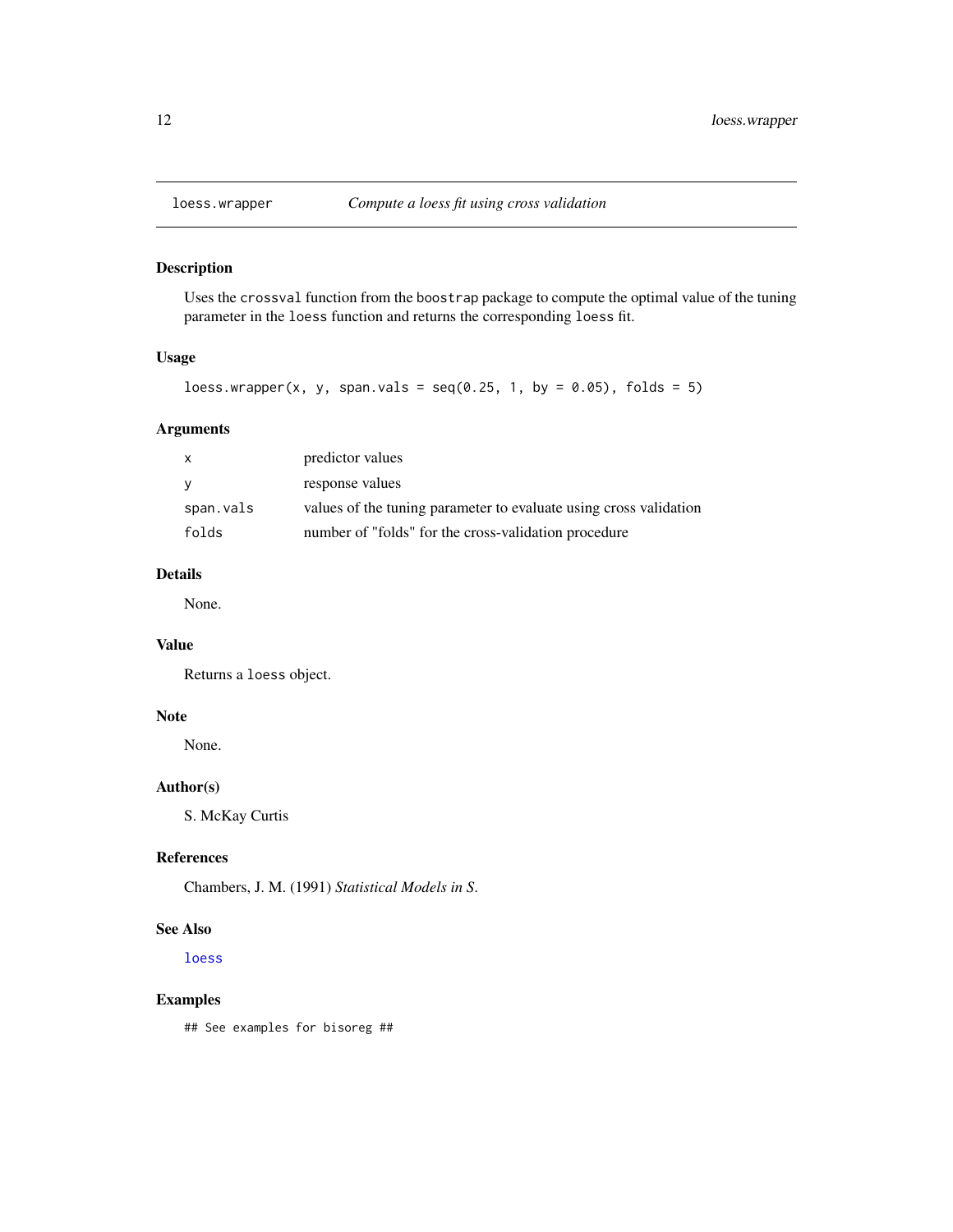<span id="page-12-0"></span>

Uses cross validation to select the optimal value of a tuning parameter in the monreg function.

## Usage

monreg.wrapper(x, y, hr.vals =  $seq(0.01, 0.4, 1 = 40)$ , x0, folds = 5)

#### Arguments

| $\mathsf{x}$ | predictor values                                                      |
|--------------|-----------------------------------------------------------------------|
| <b>V</b>     | response values                                                       |
| hr.vals      | values of the tuning parameter to evaluate using cross validation     |
| x0           | x values at which to compute fits. If missing, $x \theta$ is set to x |
| folds        | number of folds to use in the cross-validation procedure              |

#### Details

None.

#### Value

Returns a monreg.

#### Warning

As of the current version of the srbern package, the monreg function in the monreg package has a memory leak in its C code. Calling the monreg function multiple times (e.g. in a simulation) will eventually consume all of the RAM on your computer and crash R.

#### Note

None.

# Author(s)

S. McKay Curtis

#### References

Dette, H., Neumeyer, N., Pilz, K. F. (2006). "A simple nonparametric estimator of a strictly monotone regression function." *Bernoulli* 12(3), 469-490.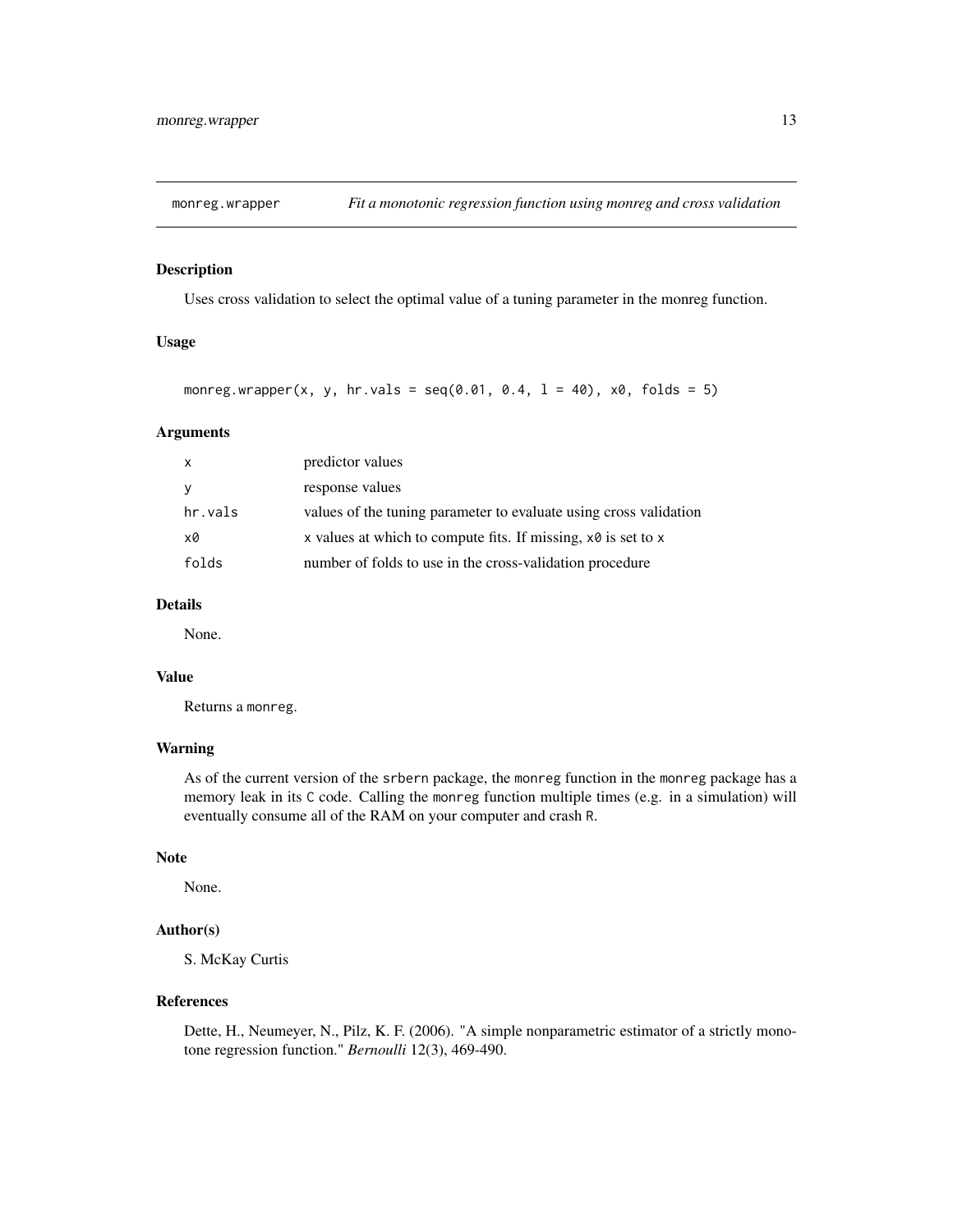#### See Also

[monreg](#page-0-0)

#### Examples

## See examples for bisoreg ##

| nd2004 | Compute Bayesian monotone regression function of Neelon and Dun- |
|--------|------------------------------------------------------------------|
|        | son (2004)                                                       |

## Description

Returns posterior draws from the monotone regression procedure of Neelon and Dunson (2004) using OpenBUGS

#### Usage

nd2004(x, y, M, n.sim = 5000, n.thin = 1, n.burn = 1000)

## Arguments

| X      | predictor values                                                                                                |
|--------|-----------------------------------------------------------------------------------------------------------------|
| У      | response values                                                                                                 |
| M      | number of knots                                                                                                 |
| n.sim  | number of MCMC iterations in the final MCMC sample (i.e., iterations kept<br>after thinning and burn-in period) |
| n.thin | number of iterations to "thin" out of the MCMC chain after burn in                                              |
| n.burn | number of iterations to burn                                                                                    |

#### Details

Uses the openbugs function in the R2WinBUGS package to compute the posterior draws. The chains do not converge, however, as indicated by the poor Gelman-Rubin diagnostic.

#### Value

A bugs object.

## Author(s)

S. McKay Curtis

#### References

Neelon, B. and Dunson, D.B. (2004). "Bayesian isotonic regression and trend analysis." *Biometrics* 60, 398–406.

<span id="page-13-0"></span>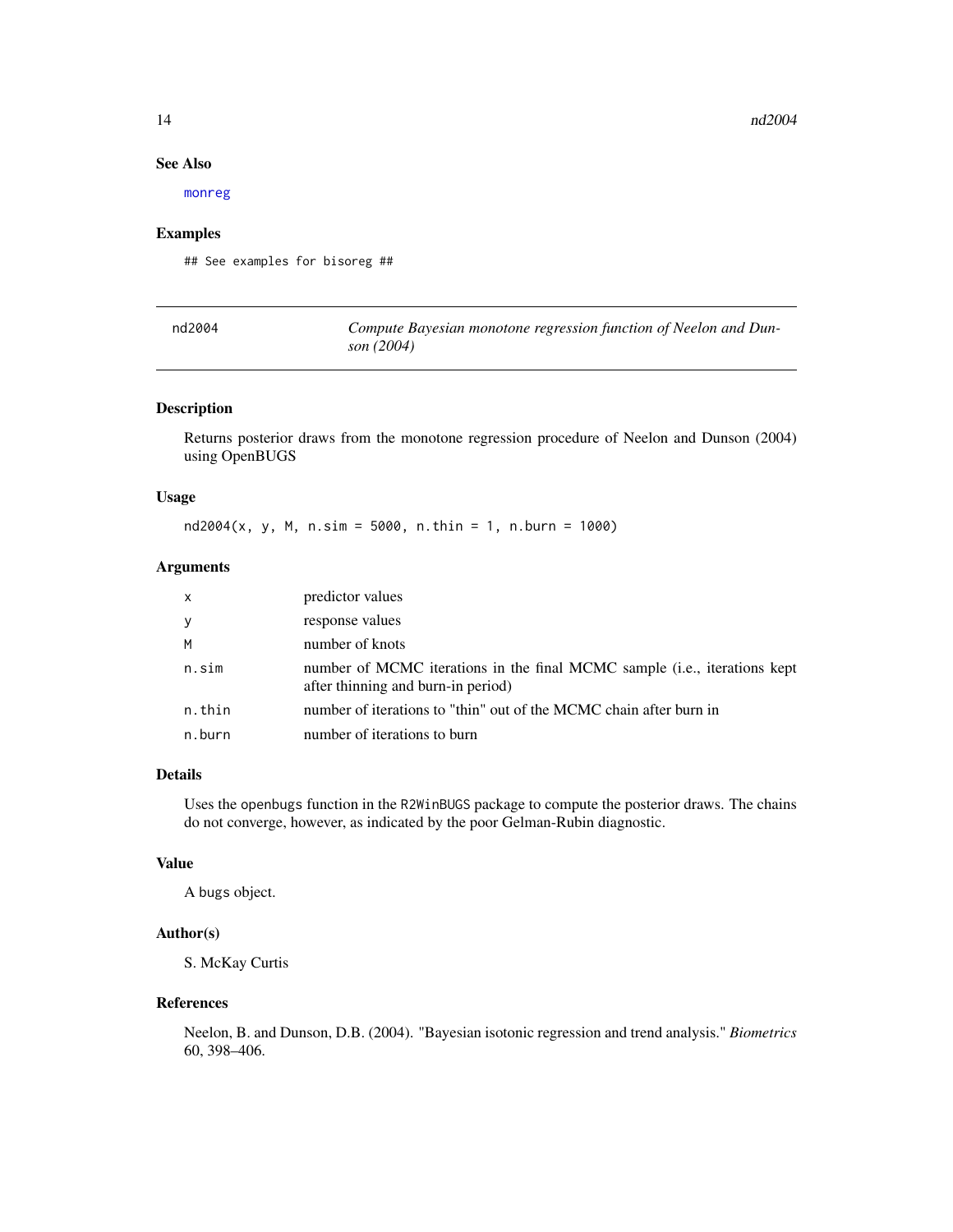#### <span id="page-14-0"></span>pflat the contract of the contract of the contract of the contract of the contract of the contract of the contract of the contract of the contract of the contract of the contract of the contract of the contract of the cont

## See Also

[openbugs](#page-0-0)

## Examples

```
## Not run:
data(childgrowth)
out <- nd2004(childgrowth$day, childgrowth$height, 10)
plot(out)
```
## End(Not run)

pflat *Posterior probability of a flat regression curve*

#### <span id="page-14-1"></span>Description

Compute the posterior probability of a flat regression function.

## Usage

```
pflat(obj, ...)
## Default S3 method:
pflat(obj,...)
## S3 method for class 'biso'
pflat(obj,...)
```
## Arguments

| obi      | a biso object |
|----------|---------------|
| $\cdots$ | not used      |

#### Details

No details.

#### Value

Returns the average of the postrior draws where  $u_1 = \cdots = u_M$ 

## Note

No further notes.

#### Author(s)

S. McKay Curtis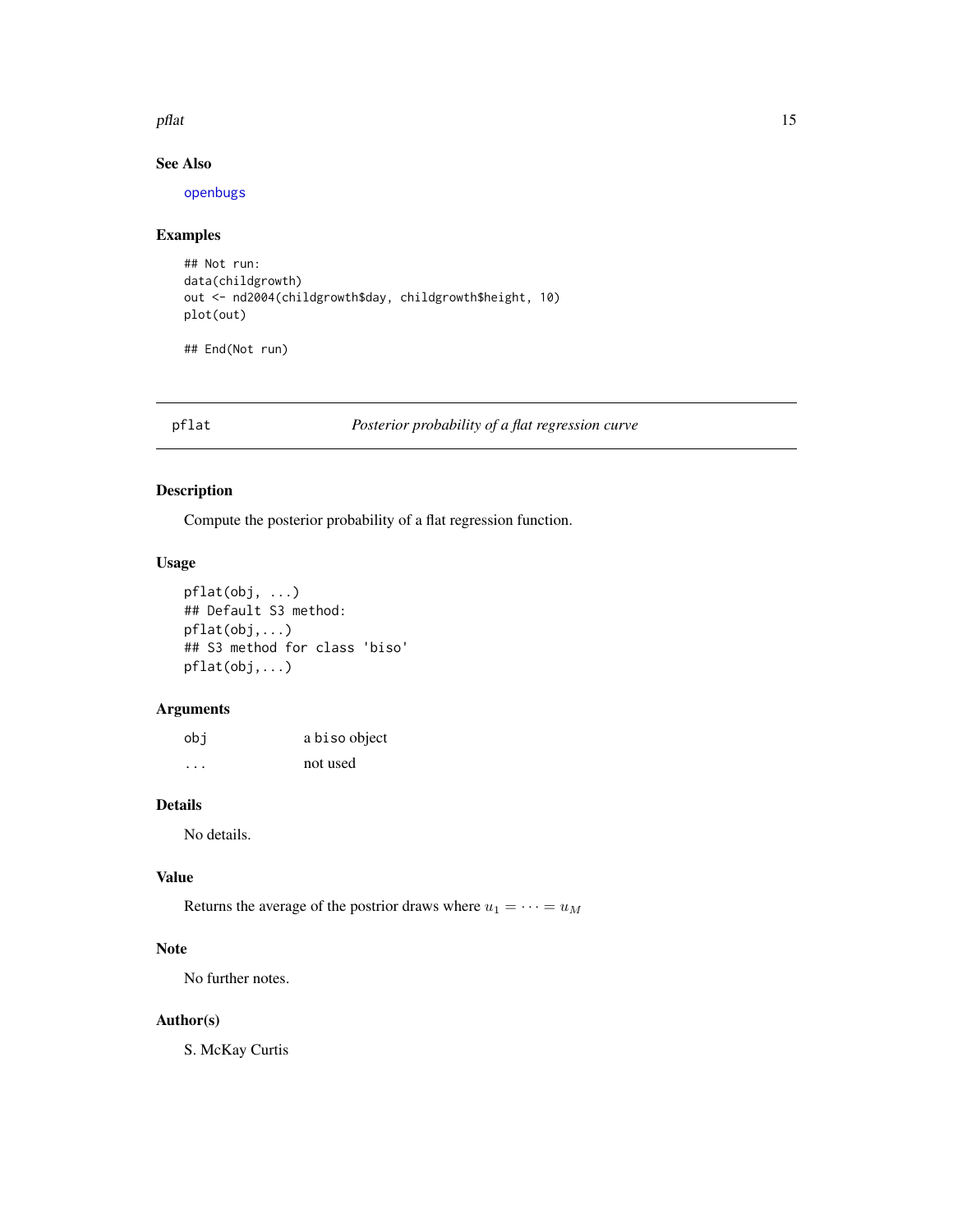## <span id="page-15-0"></span>References

No references.

#### See Also

[bisoreg](#page-3-1)

#### Examples

## See examples for bisoreg

<span id="page-15-1"></span>plot.biso *Plot a biso object*

#### Description

Plots the data and the fit a Bayesian monontoic regression function (with optional confidence bands)

## Usage

## S3 method for class 'biso'  $plot(x, xnew, cl = TRUE, add = FALSE, color = "red", ...)$ 

## Arguments

| $\mathsf{x}$            | a biso object                                                                                       |
|-------------------------|-----------------------------------------------------------------------------------------------------|
| xnew                    | x values at which to plot the regression fit. If missing, the function uses the<br>orginal x values |
| c1                      | plot confidence bands (default is TRUE)                                                             |
| add                     | add a line to the existing plot rather than create a new plot (default is FALSE)                    |
| color                   | color of the fitted line (default is red)                                                           |
| $\cdot$ $\cdot$ $\cdot$ | other options to pass to the plotting functions                                                     |

#### Details

None.

# Value

Returns a plot.

#### Note

None.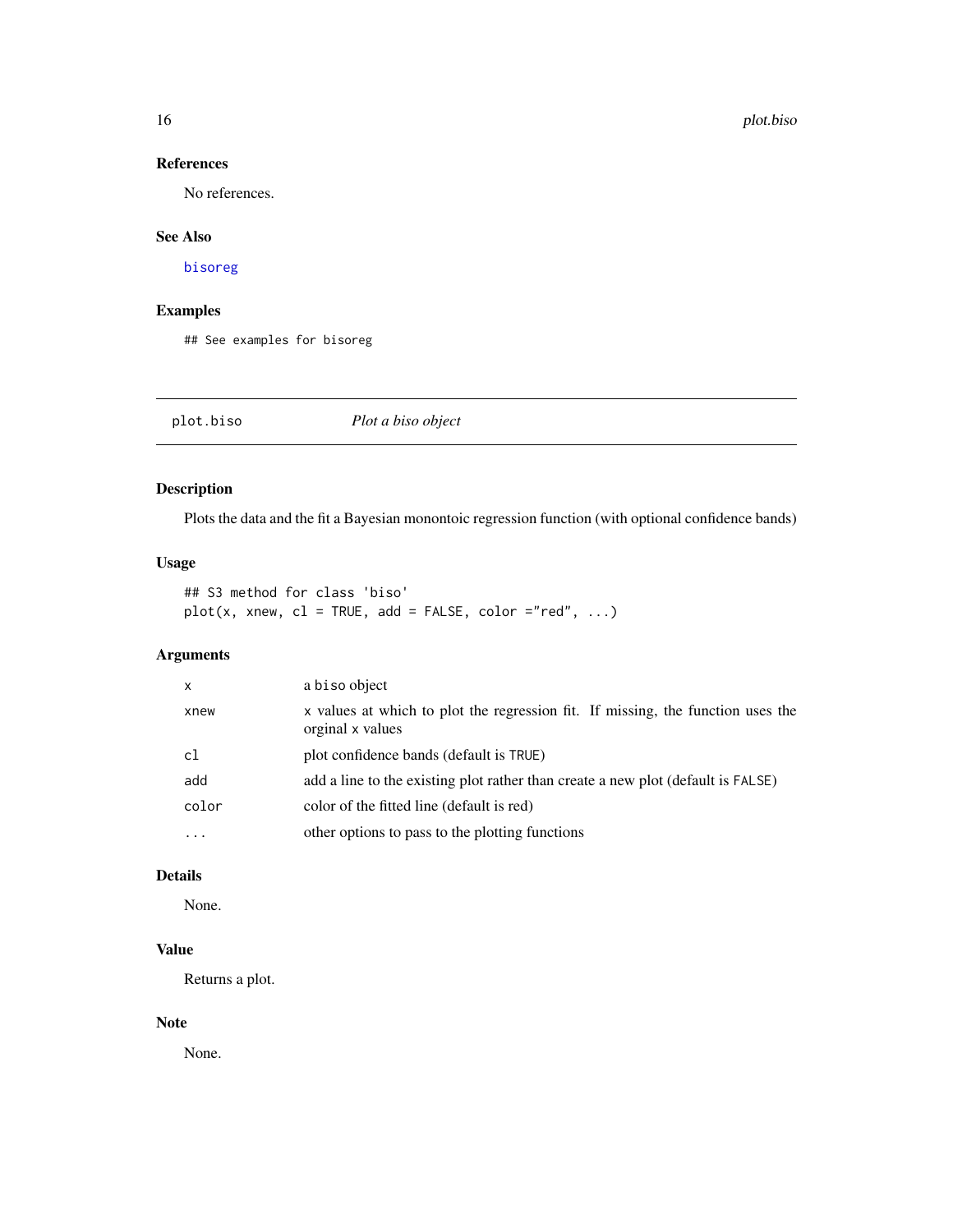#### <span id="page-16-0"></span>print.biso that is a set of the set of the set of the set of the set of the set of the set of the set of the set of the set of the set of the set of the set of the set of the set of the set of the set of the set of the set

# Author(s)

S. McKay Curtis

# References

None.

# See Also

[bisoreg](#page-3-1)

## Examples

## See examples for bisoreg

print.biso *Print a biso Object*

# Description

Prints a summary of a biso object.

## Usage

## S3 method for class 'biso' print(x, digits =  $3, ...$ )

# Arguments

|          | a biso object.                                                           |
|----------|--------------------------------------------------------------------------|
| digits   | nonnegative integer specifying the number of digits to round the output. |
| $\cdots$ | further arguments to pass to print.                                      |

#### Details

None.

#### Value

None.

# Note

None.

# Author(s)

S. McKay Curtis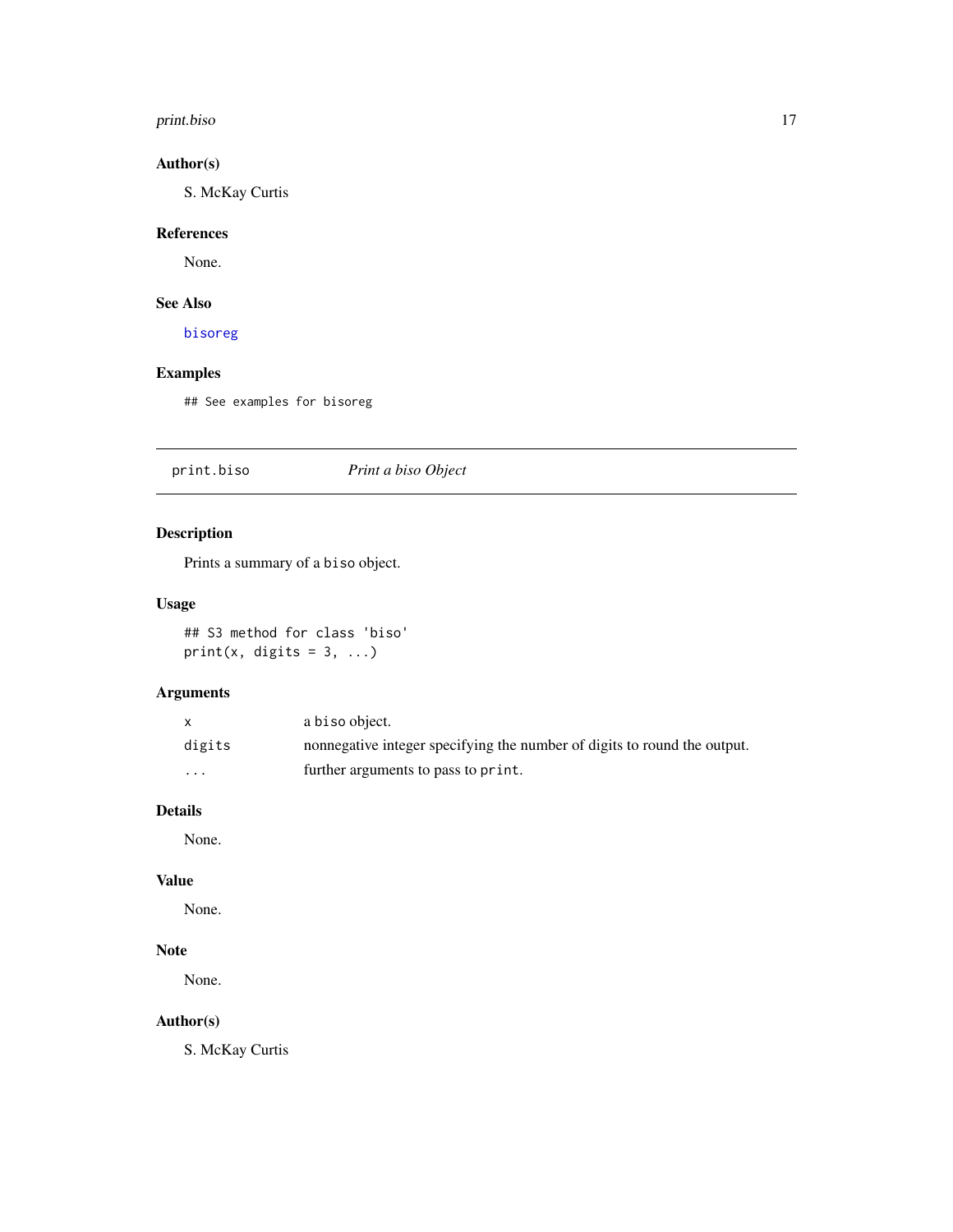#### References

None.

#### See Also

[summary.biso](#page-17-1)

#### Examples

## See examples for bisoreg ##

<span id="page-17-1"></span>summary.biso *Summary of a biso Object*

#### Description

Returns a matrix of summary statistics for the MCMC draws in a biso object.

#### Usage

## S3 method for class 'biso' summary(object, ...)

#### Arguments

object a biso object. ... not implemented.

#### Details

None.

## Value

Returns a matrix with columns for the mean and five number summary of all the parameters in postdraws element of the biso object x. There is also an additional column for the probability that each u parameter is equal to zero.

#### Note

None.

#### Author(s)

S. McKay Curtis

<span id="page-17-0"></span>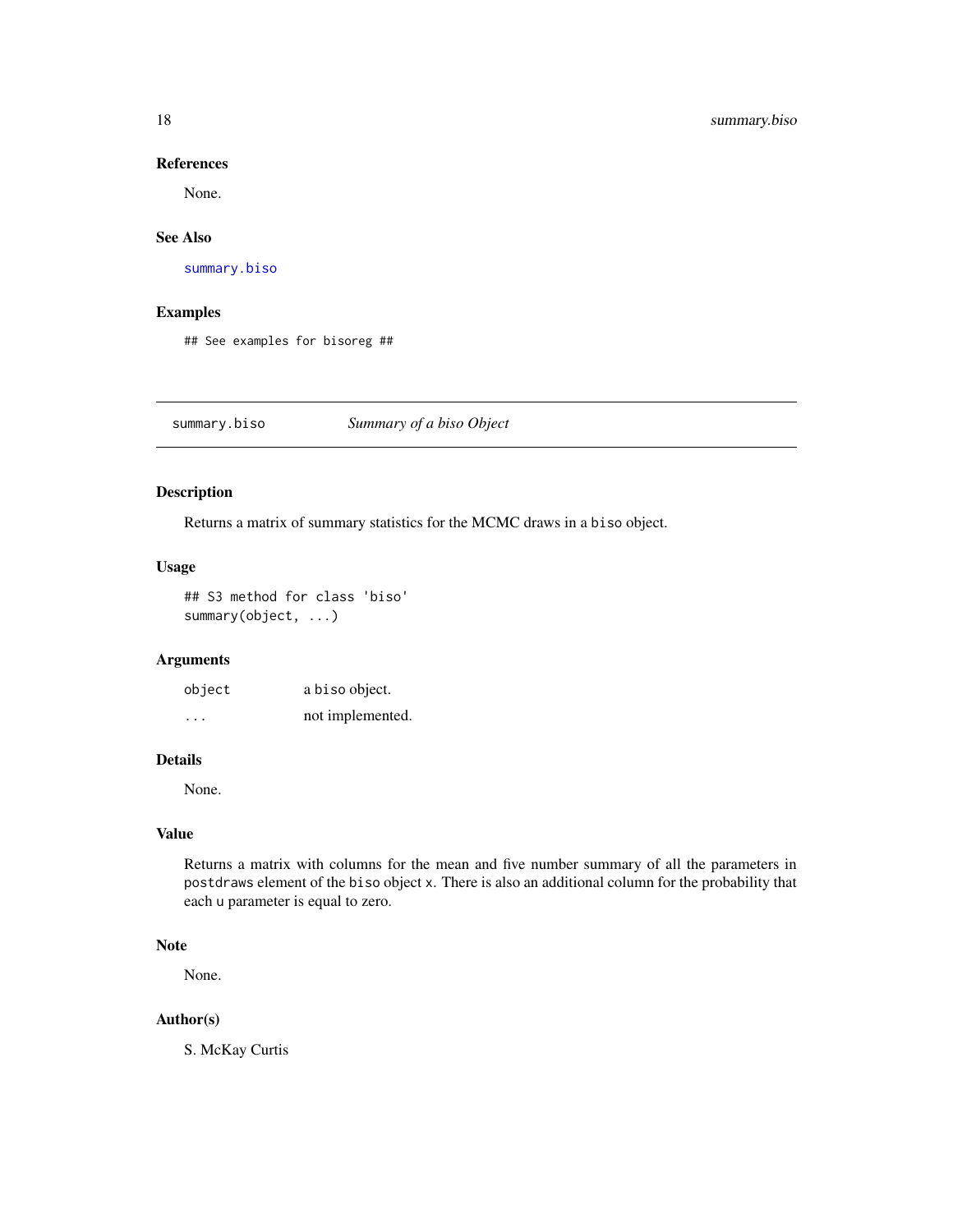# <span id="page-18-0"></span>summary.biso 19

## References

None.

## See Also

[bisoreg](#page-3-1)

# Examples

## See examples for bisoreg ##